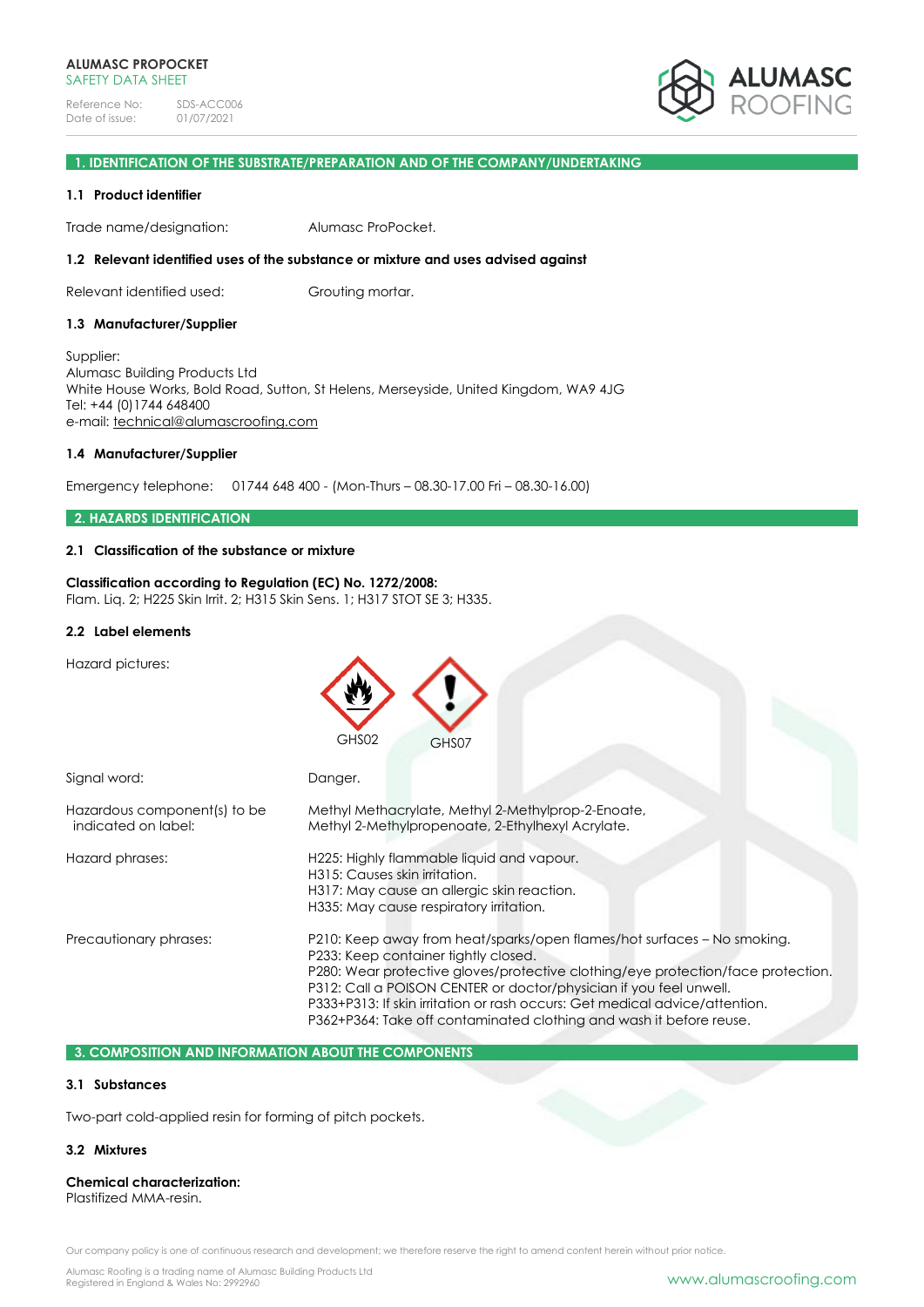Reference No: SDS-ACC006<br>Date of issue: 01/07/2021 Date of issue:



| Ingredient                                                                         |                                                                                                            | Classification (EC) 1272/2008                                                     | Concentration                |
|------------------------------------------------------------------------------------|------------------------------------------------------------------------------------------------------------|-----------------------------------------------------------------------------------|------------------------------|
| Methyl Methacrylate,<br>Methyl 2-Methylprop-2-Enoate,<br>Methyl 2-Methylpropenoate | CAS No: 80-62-6<br>EC-No: 201-297-1<br>Index-No: 607-035-00-6<br><b>REACH No:</b><br>01-2119452498-28-XXXX | Flam. Lig. 2; H225 STOT SE 3; H335<br>Skin Irrit, 2: H315 Skin Sens, 1: H317      | 35.0 - 40.0 %<br>by weight   |
| 2-Ethylhexyl Acrylate                                                              | CAS No: 103-11-7<br>EC-No: 203-080-7<br>llndex-No: 607-107-00-7<br>REACH No:<br>01-2119453158-37-XXXX      | Skin Irrit, 2; H315 Skin Sens, 1; H317<br>STOT SE 3; H335 Aquatic Chronic 3; H412 | $20.0 - 25.0 %$<br>by weight |
| Aliphatic Urethanacrylate                                                          |                                                                                                            | Skin Irrit, 2; H315 Eye Irrit, 2; H319                                            | $5.0 - 10.0 %$<br>by weight  |
| 1,1`-(P-Tolylimino)Dipropan-2-Ol                                                   | ICAS No: 38668-48-3<br>EC-No: 254-075-1<br>REACH No:<br>01-2119980937-17-XXXX                              | Acute Tox. 2; H300 Eye Irrit. 2; H319<br>Aquatic Chronic 3; H412                  | $0.1 - 1.0 \%$<br>by weight  |

# **4. FIRST AID MEASURES**

## **4.1 Description of first aid measures**

| General advice:          | Move out of dangerous area.<br>Take off all contaminated clothing immediately.<br>Do not leave the victim unattended.<br>Show this safety data sheet to the doctor in attendance. |
|--------------------------|-----------------------------------------------------------------------------------------------------------------------------------------------------------------------------------|
| If inhaled:              | Move to fresh air.<br>If symptoms persist, call a doctor.<br>Show this safety data sheet to the doctor in attendance.                                                             |
| In case of skin contact: | Wash off immediately with soap and plenty of water.<br>If skin irritation occurs, seek medical advice/attention.                                                                  |
| In case of eye contact:  | In the case of contact with eyes, rinse immediately with plenty of water and seek<br>medical advice.                                                                              |
| If swallowed:            | Rinse mouth.<br>Do NOT induce vomiting.<br>Call a doctor immediately.                                                                                                             |

## **5. FIRE-FIGHTING MEASSURES**

## **5.1 Extinguishing media**

## **Suitable extinguishing media:**

Carbon dioxide (CO2), foam, water spray, dry powder.

## **Extinguishing media which must not be used for safety reasons:**

High volume water jet.

## **5.2 Special hazards arising from the substance or mixture**

Violent polymerization may be caused by: Extremes of temperature and direct sunlight. Fire will produce dense black smoke containing hazardous combustion products (see Section 10). Exposure to decomposition products may be a hazard to health.

# **5.3 Advice for fire-fighters**

In the event of fire, wear self-contained breathing apparatus. Fire residues and contaminated fire extinguishing water must be disposed of in accordance with local regulations. Do not allow run-off from fire-fighting to enter drains or water courses.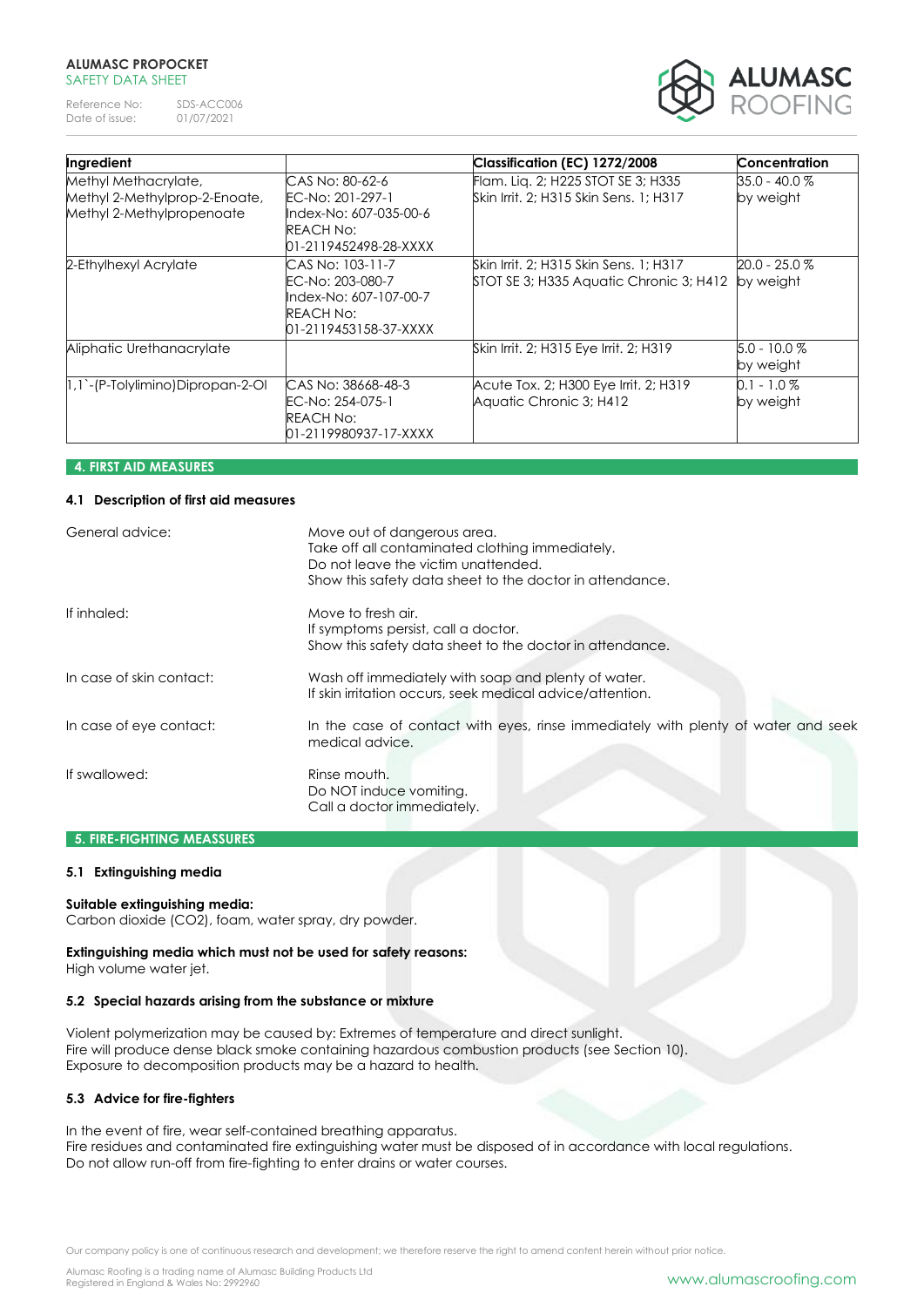

## **6. ACCIDENTIAL RELEASE MEASURES**

#### **6.1 Personal precautions, protective equipment and emergency procedures**

Ensure adequate ventilation. Vapours are heavier than air and may spread along floors. Use personal protective equipment.

#### **6.2 Environmental Precautions**

Prevent further leakage or spillage if safe to do so. Do not flush into surface water or sanitary sewer system. Avoid subsoil penetration.

#### **6.3 Methods and material for containment and cleaning up**

Soak up with inert absorbent material (e.g. sand, silica gel, acid binder, universal binder, sawdust). Clean contaminated surface thoroughly. Treat recovered material as described in the section "Disposal considerations".

#### **6.4 Reference to other sections**

See also Section 13.

## **6.5 Additional information**

Treat recovered material as described in the section "Disposal considerations".

## **7. HANDLING AND STORAGE**

### **7.1 Precautions for safe handling**

#### **Advice on safe handling:**

Processing may lead to evolution of flammable volatiles. In case of insufficient ventilation, wear suitable respiratory equipment. Keep product and empty container away from heat and sources of ignition. Handle and open container with care. Avoid contact with skin and eyes.

#### **Precautions:**

Smoking, eating and drinking should be prohibited in the application area. For personal protection see Section 8. Observe label precautions.

#### **Advice on protection against fire**

Take precautionary measures against static discharges. Vapours may form explosive mixture with air. Use water spray to cool unopened containers.

#### **7.2 Conditions for safe storage, including any incompatibilities**

#### **Storage space and container requirements:**

Store in accordance with the particular national regulations. Keep in a cool, well-ventilated place. Keep in properly labelled containers. Containers which are opened must be carefully resealed and kept upright to prevent leakage. TRGS 510: 3.

# **8. EXPOSURE CONTROLS/PERSONAL PROTECTION**

#### **8.1 Control parameters**

#### **Methyl Methacrylate:**

| Great Britain:                   |                                    |                                    |                                        |        |
|----------------------------------|------------------------------------|------------------------------------|----------------------------------------|--------|
| Long-term exposure<br>value/ ppm | Long-term exposure<br>value/ mg/m3 | Short-term exposure<br>value / ppm | Short-term exposure<br>value / $mg/m3$ | Source |
| 50                               | 208                                | 100                                | 416                                    |        |

Source: 19 - EH40/2005 Workplace exposure limits (2011).

Our company policy is one of continuous research and development; we therefore reserve the right to amend content herein without prior notice.

Alumasc Roofing is a trading name of Alumasc Building Products Ltd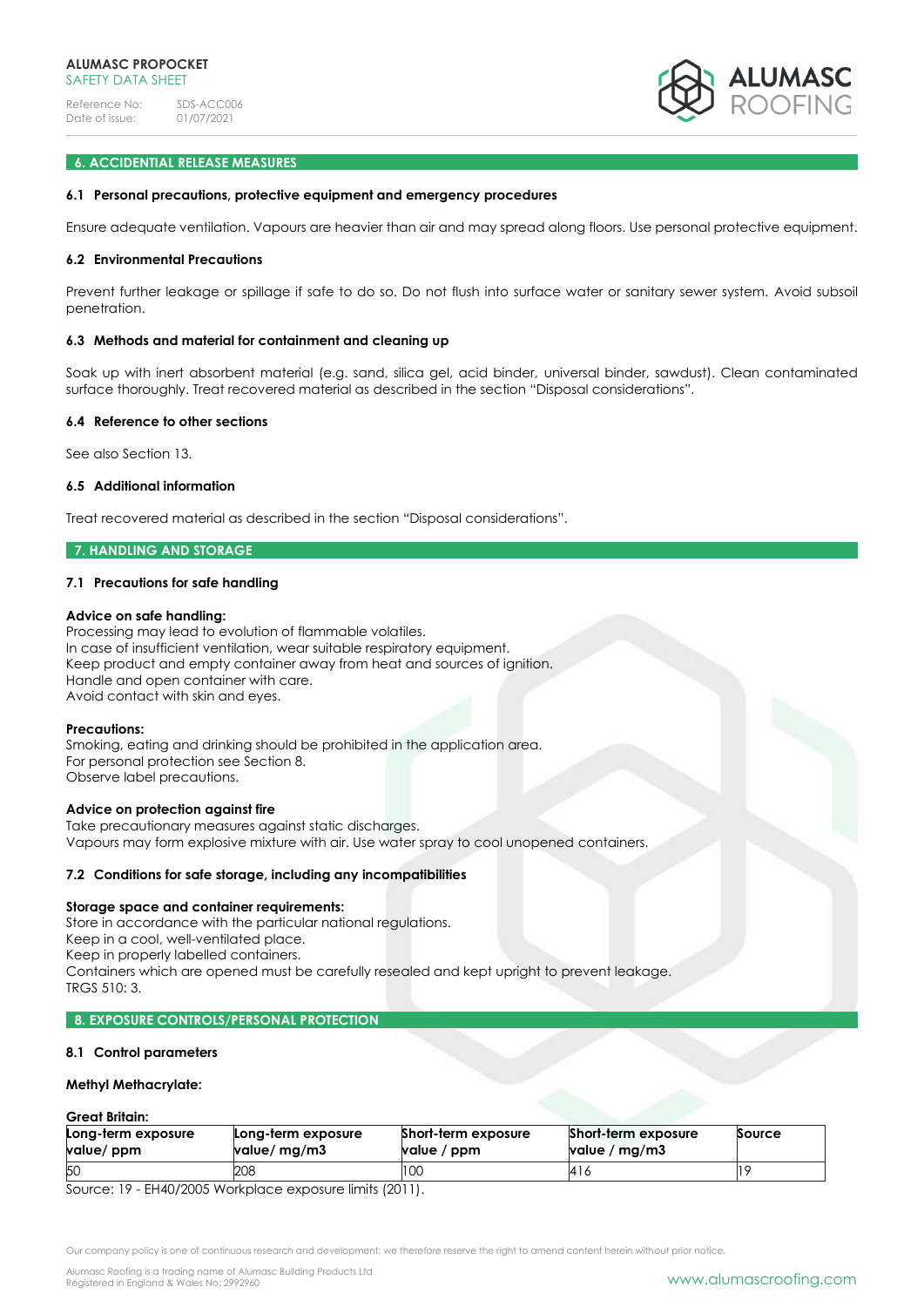Reference No: SDS-ACC006<br>Date of issue: 01/07/2021 Date of issue:



| Long-term exposure value/ ppm | Short-term exposure value / ppm | <b>Issuing date</b> | Source |
|-------------------------------|---------------------------------|---------------------|--------|
| l5C                           |                                 | 2009/<br>16         |        |

Source: 24 - DIRECTIVE 2009/161/EU.

# **DNEL:**

| Value                    | Target group     | <b>Exposure route</b> | <b>Exposure frequency</b>  | Source |
|--------------------------|------------------|-----------------------|----------------------------|--------|
| $210 \text{ mg/m}^3$     | <b>Workers</b>   | <b>Inhalation</b>     | Long-term effects Local    | 100    |
| $210$ mg/m <sup>3</sup>  | <b>Workers</b>   | <b>Inhalation</b>     | Long-term effects systemic | 100    |
| $1.5$ mg/cm <sup>2</sup> | <b>Workers</b>   | Skin                  | Long-term effects Local    | 100    |
| $13,67$ mg/kg            | <b>Workers</b>   | <b>Skin</b>           | Long-term effects systemic | 100    |
| $105 \,\mathrm{mg/m^3}$  | <b>Consumers</b> | <b>Inhalation</b>     | Long-term effects Local    | 100    |
| 74,3 mg/m <sup>3</sup>   | Consumers        | <b>Inhalation</b>     | Long-term effects systemic | 100    |
| $1.5$ mg/cm <sup>2</sup> | Consumers        | <b>Skin</b>           | Long-term effects Local    | 100    |
| 8,2 mg/kg                | Consumers        | Skin                  | Long-term effects systemic | 100    |
| $1.5$ mg/cm <sup>2</sup> | Consumers        | Skin                  | Short-term effects Local   | 100    |

Source: 100 – Firmendaten.

# **PNEC:**

| Value        | <b>Exposure route</b> | Source |
|--------------|-----------------------|--------|
| 0,94 mg/l    | Freshwater            | 100    |
| $0,094$ mg/l | Marine water          | 100    |
| 5,74 mg/kg   | Sediment              | 100    |
| $1.47$ mg/kg | Soil                  | 100    |

Source: 100 – Firmendaten.

# **2-Ethylhexyl Acrylate:**

## **DNEL:**

| <b>Value</b>               | Target group   | <b>Exposure route</b> | <b>Exposure frequency</b> | Source |
|----------------------------|----------------|-----------------------|---------------------------|--------|
| $37.5 \,\mathrm{mg/m^3}$   | <b>Workers</b> | <b>Inhalation</b>     | Long-term effects Local   | 100    |
| $0,242$ mg/cm <sup>2</sup> | <b>Workers</b> | Skin                  | Long-term effects Local   | 100    |
| $0,242$ mg/cm <sup>2</sup> | <b>Workers</b> | Skin                  | Short-term effects Local  | 100    |
| $4.5$ mg/m <sup>3</sup>    | Consumers      | <b>Inhalation</b>     | Long-term effects Local   | 100    |

Source: 100 – Firmendaten.

## **PNEC:**

| Value           | <b>Exposure route</b>      | Source |
|-----------------|----------------------------|--------|
| $0,002752$ mg/l | Freshwater                 | 100    |
| 0,000272 mg/l   | Seawater                   | 100    |
| $2.3$ mg/l      | Wastewater treatment plant | 100    |
| $0.126$ mg/kg   | Sediment Water             | 100    |
| 0,126 mg/kg     | Sediment seawater          | 100    |
| $1.0$ mg/kg     | Soil                       | 100    |
| 0,0023 mg/kg    | Intermittent release       | 100    |

Source: 100 – Firmendaten.

# **1,1`-(p-Tolylimino)dipropan-2-Ol:**

# **DNEL: Value Target group Exposure route Exposure frequency Source** 2 mg/m<sup>3</sup> Workers **Inhalation** Long-term effects 100 0,6 mg/kg Workers Skin Long-term effects 100

Source: 100 – Firmendaten.

**PNEC:**

| Value        | <b>Exposure route</b> | Source |
|--------------|-----------------------|--------|
| 199,5        | Waste water treatment | 100    |
| 0,0072 mg/kg | Marine water          | 100    |
| $0.017$ mg/l | <b>Freshwater</b>     | 100    |

Source: 100 – Firmendaten.

Our company policy is one of continuous research and development; we therefore reserve the right to amend content herein without prior notice.

Alumasc Roofing is a trading name of Alumasc Building Products Ltd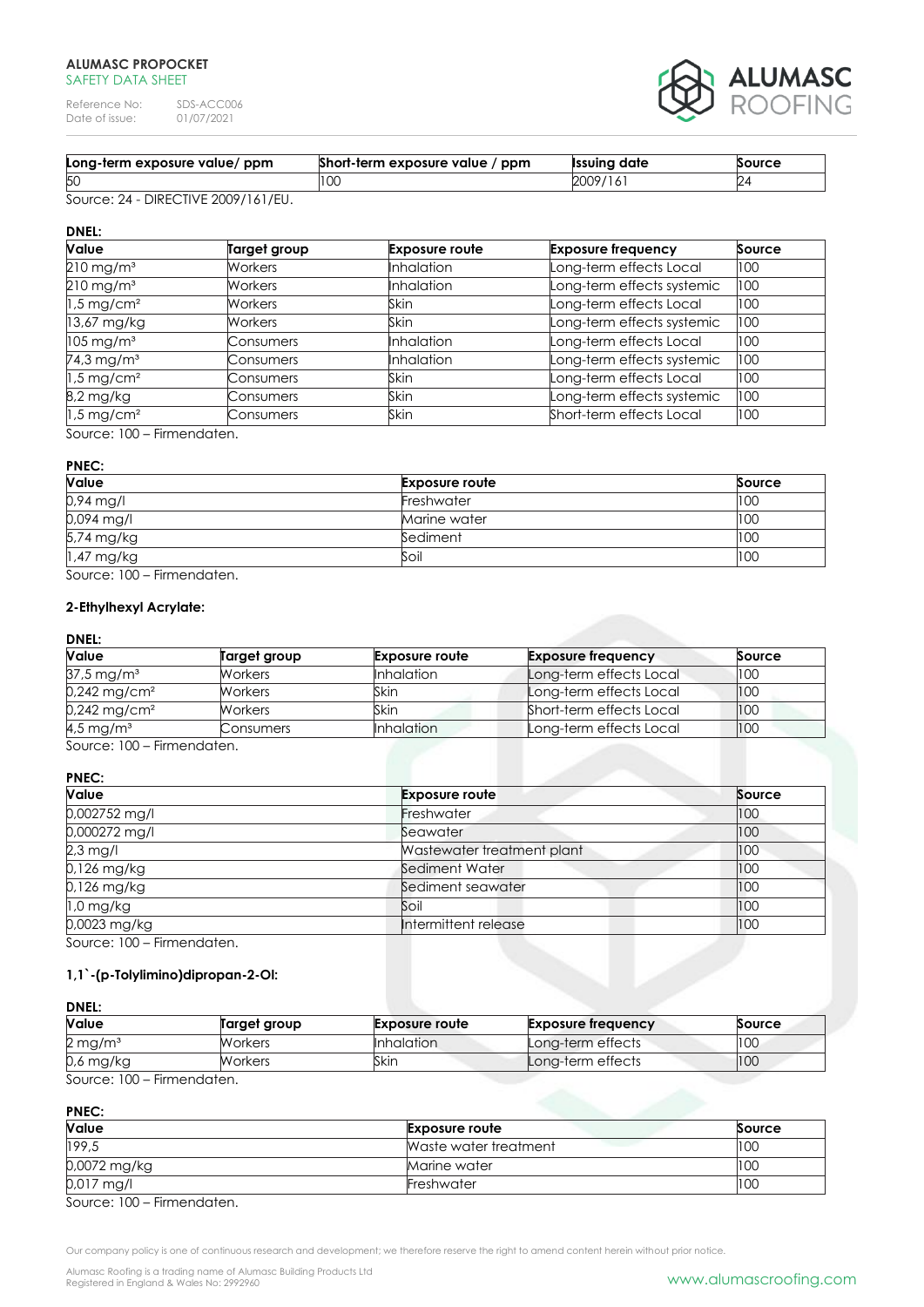## **8.2 Exposure controls**



| Respiratory protection:                                                                  | Vapour during processing may be irritating to the respiratory tract and to the eyes.<br>When workers are facing concentrations above the exposure limit they must use<br>appropriate certified respirators.                                                                                                                              |
|------------------------------------------------------------------------------------------|------------------------------------------------------------------------------------------------------------------------------------------------------------------------------------------------------------------------------------------------------------------------------------------------------------------------------------------|
| Remarks:                                                                                 | Recommended Filter type: A1, A2 (in case of higher concentration).<br>Use the indicated respiratory protection if the occupational exposure limit is exceeded<br>and/or in case of product release (dust).                                                                                                                               |
| Hand protection:                                                                         | Protective gloves complying with EN 374. Please observe the instructions regarding<br>permeability and breakthrough time which are provided by the supplier of the gloves.<br>Also take into consideration the specific local conditions under which the product is<br>used, such as the danger of cuts, abrasion, and the contact time. |
| Unsuitable material:<br>Suitable material:<br>Material thickness:<br>Break through time: | Woven fabric, leather gloves.<br>Nitriles.<br>$0.38$ mm.<br>$<$ 25 min.                                                                                                                                                                                                                                                                  |
| Eye protection:                                                                          | Tightly fitting safety goggles.                                                                                                                                                                                                                                                                                                          |
| Skin and body protection:                                                                | Wear suitable protective equipment. Long sleeved clothing.                                                                                                                                                                                                                                                                               |
| General protective and<br>Hygiene measures:                                              | Handle in accordance with good industrial hygiene and safety practice. Keep away<br>from food, drink and animal feeding stuffs. Wash hands before breaks and at the end<br>of workday. Use protective skin cream before handling the product. Avoid contact with<br>the skin and the eyes.                                               |
| Engineering measures:                                                                    | Ensure adequate ventilation, especially in confined areas. When workers are facing<br>concentrations above the exposure limit they must use appropriate certified respirators.                                                                                                                                                           |

## **9. PHYSICAL AND CHEMICAL PROPERTIES**

## **9.1 Important health, safety and environmental information**

Physical state: Liquid.<br>Form: Liquid. Liquid. Colour: Odour: Typic for acrylates. Boiling point  $[°C]$ :  $\overline{0}$  =  $\overline{100}$ °C.<br>Flash point  $[°C]$ :  $\overline{10}$  °C. Flash point  $[°C]$ : Evaporation rate  $[kg/(s*m^2)]$  Not determined. Vapour pressure [kPa]: 47 hPa.<br>
Vapour density: 1999 Mot det \*Density  $\left[\frac{1}{9}\right]$  m<sup>3</sup>]: Water solubility [g/l]: Insoluble. Partition coefficient n-octanol /water (log P O/W): Not determined. Oxidising properties: Not relevant.

# **9.2 Other information**

\*Ignition temperature [°C]: 280°C.  $*$  Flow time [s]: Temperature: 20°C. Measuring method: DIN cup 6 mm.

Liquid.<br>Milky. Not determined.<br>0,983 g/cm<sup>3</sup>

Explosive properties: Explosive gas-air mixtures may develop.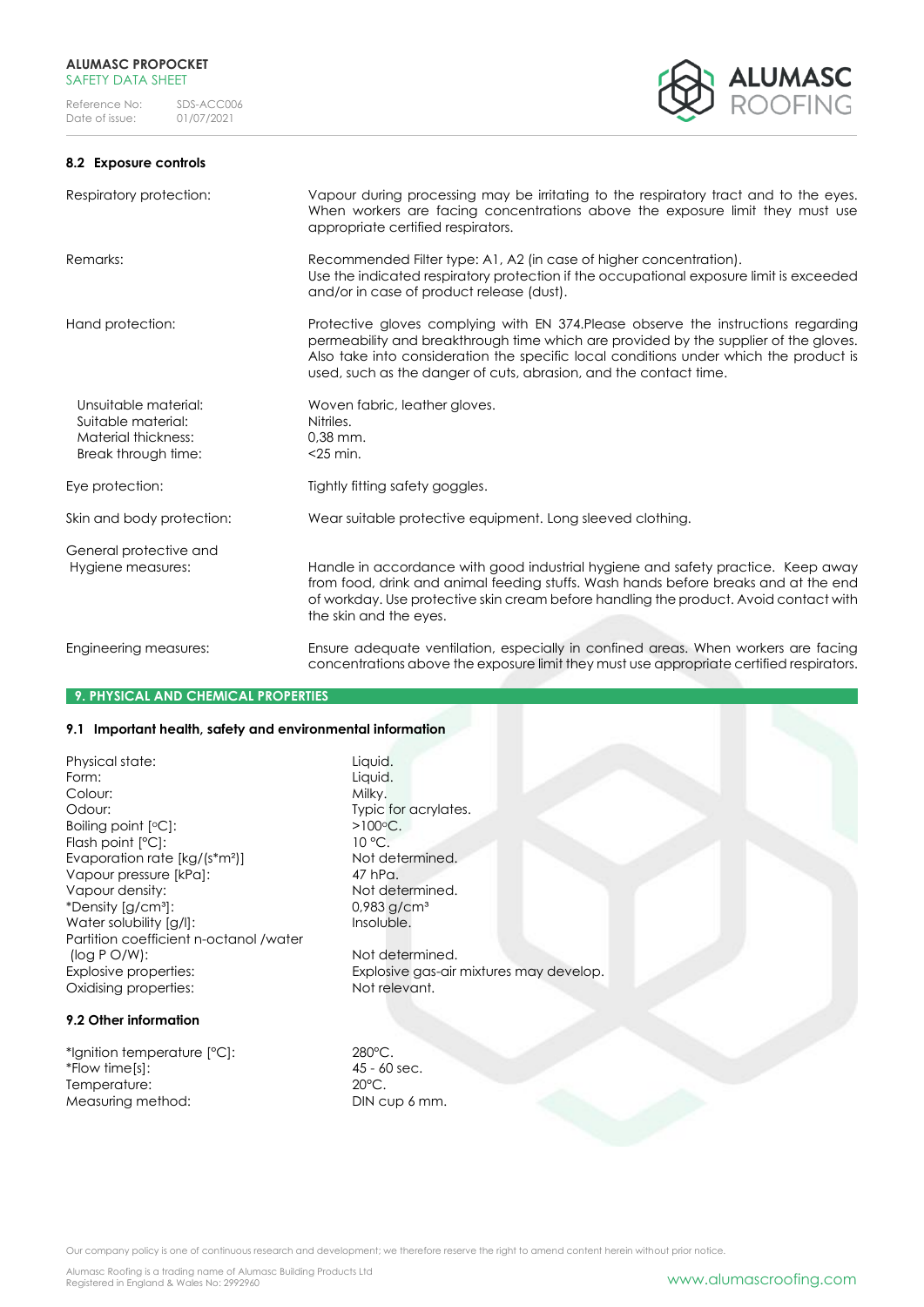

# **10. STABILITY AND REACTIVITY**

### **10.1 Reactivity**

**10.2 Chemical stability**

-

-

## **10.3 Possibility of hazardous reactions**

The product is normally supplied in a stabilized form. If the permissible storage period and/or storage temperature is noticeably exceeded, the product may polymerize with heat evolution. Risk of receptacle bursting.

#### **10.4 Conditions to avoid**

Extremes of temperature and direct sunlight.

#### **10.5 Incompatible materials**

Reacts violently with peroxides. Reducing agents, Strong bases, Amines, Oxidizing agents.

## **11. TOXICOLOGICAL INFORMATION**

#### **11.1 Information on toxicological effects**

### **Hazardous ingredients:**

#### **Methyl Methacrylate:**

| Oral toxicity [mg/kg]      | Test criterion | Test species | <b>Measuring method</b>        | Source |
|----------------------------|----------------|--------------|--------------------------------|--------|
| >5000                      | LD50           | rai          | <b>OECD Test Guideline 401</b> | 100    |
| Source: 100 – Firmendaten. |                |              |                                |        |

| <b>Dermal toxicity [mg/kg]</b> | <b>Test criterion</b> | Test species                                      | Source                    |
|--------------------------------|-----------------------|---------------------------------------------------|---------------------------|
| >5000                          | <b>LD50</b>           | $ \sim$ $\sim$ $\sim$ $\sim$<br>"QDD <sub>L</sub> | $\overline{1000}$<br>ט וי |

| LC50 Inhalation 4h for dusts and sprays [mg/l]                                                                                                                                                                                                                                  |                                                | <b>Test criterion</b>      | <b>Test species</b> | Source |
|---------------------------------------------------------------------------------------------------------------------------------------------------------------------------------------------------------------------------------------------------------------------------------|------------------------------------------------|----------------------------|---------------------|--------|
| 29,8 mg/l                                                                                                                                                                                                                                                                       |                                                | LC50                       | rat                 | 100    |
| Source: 100 - Firmendaten.                                                                                                                                                                                                                                                      |                                                |                            |                     |        |
| Irritant effect on skin:<br>Test species:<br>Irritant effect on eyes:<br>Test species:                                                                                                                                                                                          | Irritating.<br>Rabbit.<br>Irritant.<br>Rabbit. |                            |                     |        |
| Sensitization:                                                                                                                                                                                                                                                                  | Skin sensitization.                            |                            |                     |        |
| Test species:                                                                                                                                                                                                                                                                   | Mouse.                                         |                            |                     |        |
| Carcinogenic effects:                                                                                                                                                                                                                                                           | Mot a carcinogen.                              |                            |                     |        |
| Test species:                                                                                                                                                                                                                                                                   | Rat, mouse.                                    |                            |                     |        |
| Mutagenicity:                                                                                                                                                                                                                                                                   | Not mutagenic.                                 |                            |                     |        |
| Reproduction toxicity:                                                                                                                                                                                                                                                          |                                                | Not toxic to reproduction. |                     |        |
| Specific target organ toxicity (single exposure) [mg/kg]                                                                                                                                                                                                                        |                                                |                            |                     | Source |
| Causes respiratory tract irritation.                                                                                                                                                                                                                                            |                                                |                            |                     | 100    |
| Source: 100 - Firmendaten.                                                                                                                                                                                                                                                      |                                                |                            |                     |        |
| $\sim$ 10 $\sim$ 100 $\sim$ 100 $\sim$ 100 $\sim$ 100 $\sim$ 100 $\sim$ 100 $\sim$ 100 $\sim$ 100 $\sim$ 100 $\sim$ 100 $\sim$ 100 $\sim$ 100 $\sim$ 100 $\sim$ 100 $\sim$ 100 $\sim$ 100 $\sim$ 100 $\sim$ 100 $\sim$ 100 $\sim$ 100 $\sim$ 100 $\sim$ 100 $\sim$ 100 $\sim$ 1 |                                                |                            |                     |        |

| Specific target organ toxicity (repeated exposure) [mg/kg] | Source |
|------------------------------------------------------------|--------|
| No known effect.                                           | 10C    |
|                                                            |        |

Source: 100 – Firmendaten.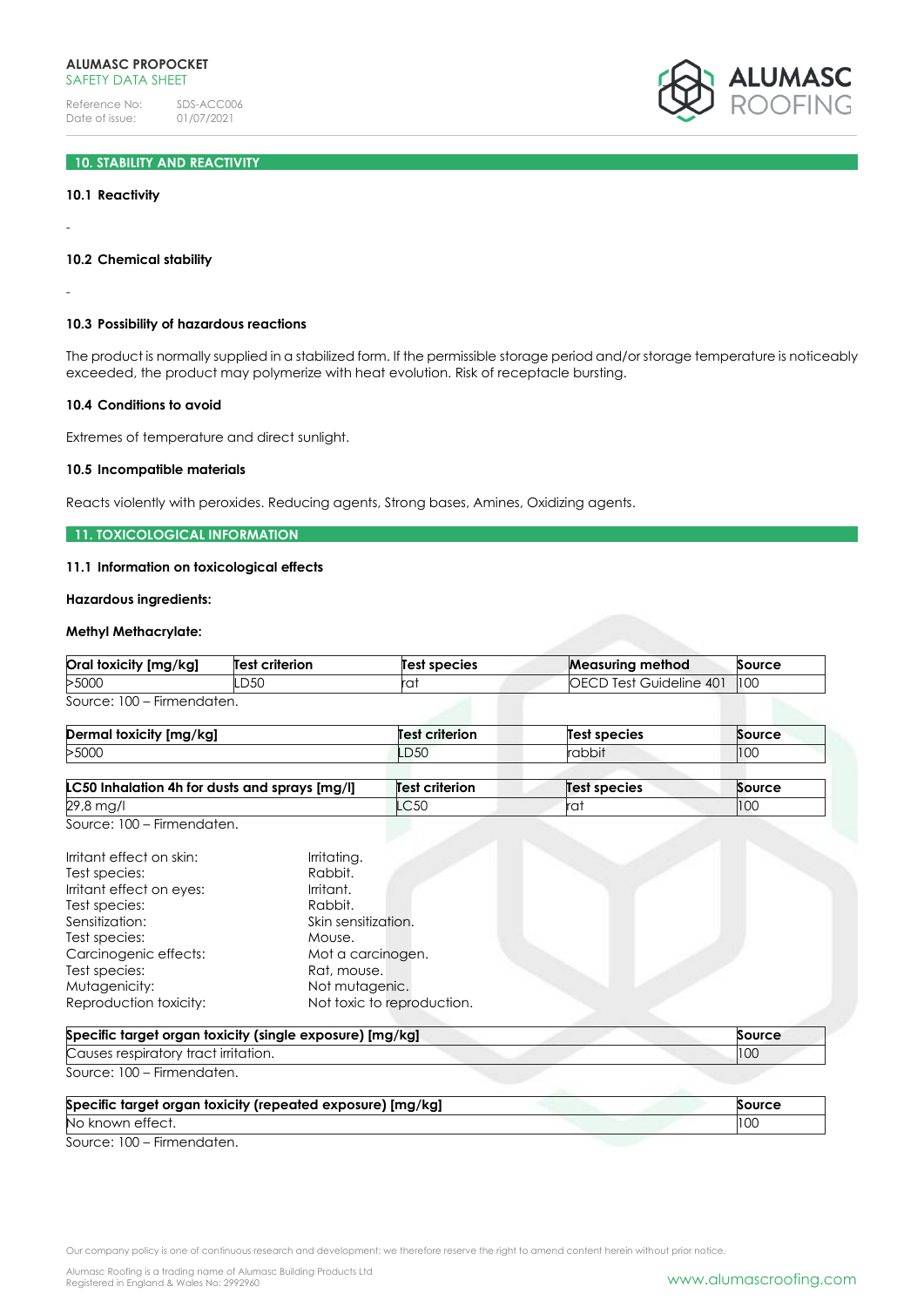Reference No: SDS-ACC006<br>Date of issue: 01/07/2021 Date of issue:



## **2-Ethylhexyl Acrylate:**

| Oral toxicity [mg/kg]      | <b>Test criterion</b> | Test species | Source |
|----------------------------|-----------------------|--------------|--------|
| 4435 mg/kg                 | .D50                  | ra.          | 100    |
| Source: 100 – Firmendaten. |                       |              |        |
|                            |                       |              |        |

| Dermal toxicity [mg/kg] | Test criterion | Test species | Source |
|-------------------------|----------------|--------------|--------|
| 7522 mg/kg              | <b>LD5C</b>    | rabbit       | II UU  |
| Source: 100 Eirmondaton |                |              |        |

|  |  |  | Source: 100 – Firmendaten. |  |
|--|--|--|----------------------------|--|
|--|--|--|----------------------------|--|

| ative toxicity [mg/l]<br>Inhald | species       | 's pecies<br>Test | <b>Source</b>           |
|---------------------------------|---------------|-------------------|-------------------------|
| ۱O<br>$\sim$<br>IU7<br>. .      | $r \sim$<br>◡ | hours             | 10 <sup>o</sup><br>טט ו |

| Irritant effect on skin: | Skin irritation.         |
|--------------------------|--------------------------|
| Test species:            | Rabbit.                  |
| Exposure duration:       | 4 h.                     |
| Irritant effect on eyes: | sSightly irritating.     |
| Measuring method:        | OECD Test Guideline 405. |
| Test species:            | Rabbit.                  |
| Sensitization:           | Skin sensitization.      |
| Carcinogenic effects:    | No known effect.         |
| Mutagenicity:            | No known effect.         |
| Reproduction toxicity:   | No known effect.         |

| Specific target organ toxicity (single exposure) [mg/kg] | Source |
|----------------------------------------------------------|--------|
| Causes respiratory tract irritation.                     |        |
| $\sim$<br>$\sim$ $\sim$                                  |        |

| Specific target organ toxicity (repeated exposure) [mg/kg] | Source |
|------------------------------------------------------------|--------|
| No known effect.                                           |        |
| Source: 100 – Firmendaten.                                 |        |

## **1,1`-(p-Tolylimino)dipropan-2-Ol:**

| Oral toxicity [mg/kg]      | <b>Test criterion</b> | Test species | Source |
|----------------------------|-----------------------|--------------|--------|
| 45 mg/kg                   | <b>LD50</b>           | ۳a.          | 100    |
| Source: 100 – Firmendaten. |                       |              |        |

| Derr<br>$\cdots$<br>.<br>NY. | $\sim$<br>$  -$ | species    | .     |
|------------------------------|-----------------|------------|-------|
| 2001                         | LD50            | يصما<br>u. | 11 UU |

Source: 100 – Firmendaten.

| Irritant effect on skin: | No skin irritation.                       |
|--------------------------|-------------------------------------------|
| Irritant effect on eyes: | Irritant.                                 |
| Sensitization:           | No sensitization responses were observed. |
| Mutagenicity:            | Neaative.                                 |

## **11.2 Additional information**

Symptoms of overexposure may be headache, dizziness, tiredness, nausea and vomiting. Irritating to eyes, respiratory system and skin. Irritating to mucous membranes.

## **12. ECOLOGICAL INFORMATION**

## **12.1 Toxicity**

### **Hazardous ingredients:**

## **Methyl Methacrylate:**

| Toxicity to fish [mg/l] | Test criterion | Test species        | <b>Measuring method</b>        | <b>Exposure duration</b> | Source |
|-------------------------|----------------|---------------------|--------------------------------|--------------------------|--------|
| $ 191 \text{ mg}/1$     | LC50           | Oncorhynchus mykiss | <b>OECD Test Guideline 203</b> |                          |        |
|                         |                | (Rainbow trout)     |                                | - 1961.                  | 100    |

### Source: 100 – Firmendaten.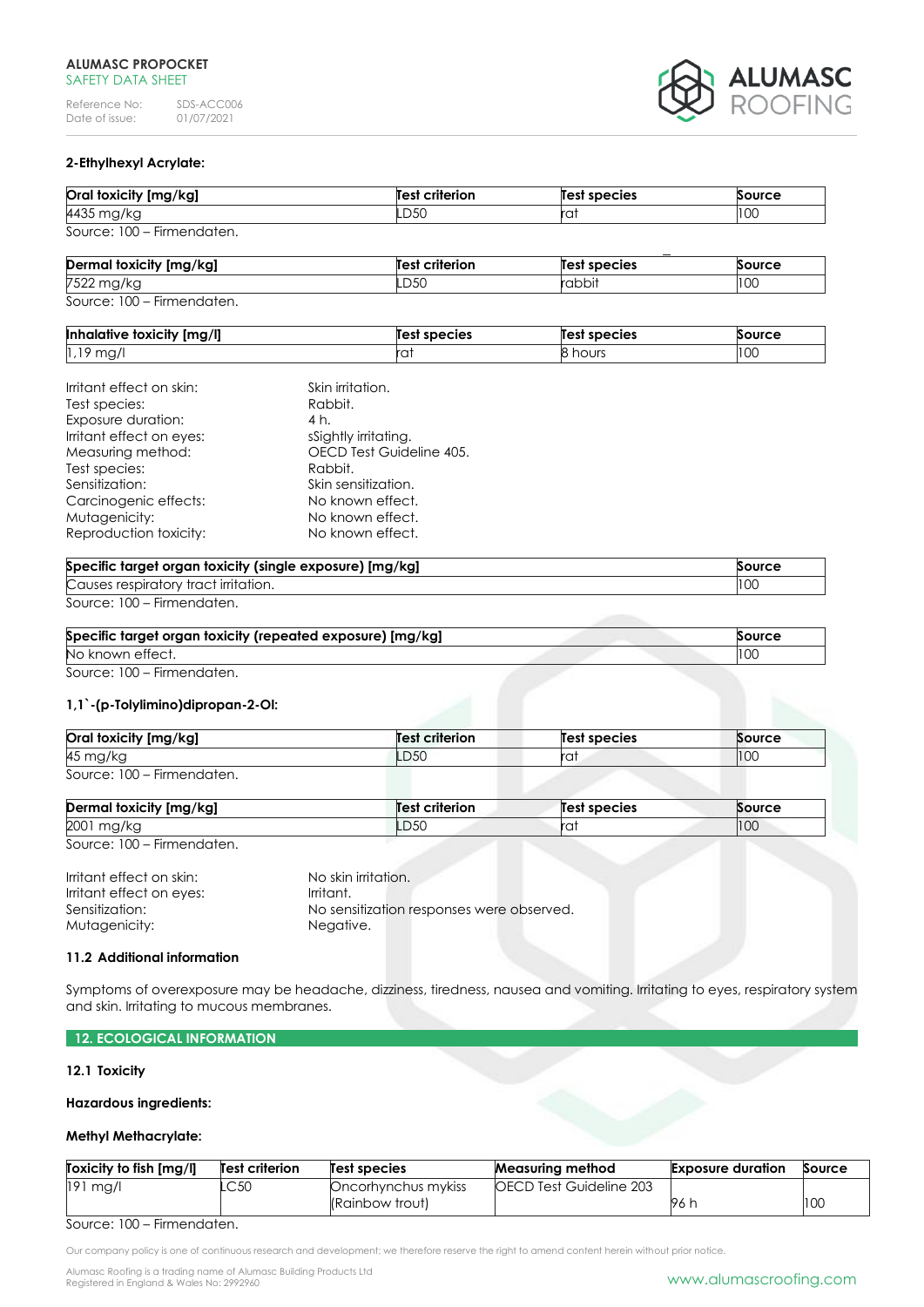Reference No: SDS-ACC006<br>Date of issue: 01/07/2021 Date of issue:



| Toxicity to daphnia<br>[mg/l]  | <b>Test criterion</b> | Test species                  | <b>Measuring method</b> | <b>Exposure duration</b> | Source |
|--------------------------------|-----------------------|-------------------------------|-------------------------|--------------------------|--------|
| 69 mg/l                        | EC 50                 | Daphnia magna<br>(Water flea) | OECD Test Guideline 202 | 48 h                     | 100    |
| Source =: $100$ – Firmendaten. |                       |                               |                         |                          |        |

| Toxicity to algae<br>[mg/l] | <b>Test criterion</b> | Test species                                  | <b>Measuring method</b>        | <b>Exposure duration</b> | Source |
|-----------------------------|-----------------------|-----------------------------------------------|--------------------------------|--------------------------|--------|
| $>110$ mg/l                 | EC 50                 | Selenastrum<br>capricornutum<br>(green algae) | <b>OECD Test Guideline 201</b> | 72 h                     | 100    |

Source: 100 – Firmendaten.

| NOEC (fish) [mg/l] | Test species                   | <b>Measuring method</b>  | Source |
|--------------------|--------------------------------|--------------------------|--------|
| 9,4                | Brachydanio rerio (zebra fish) | Guideline,<br>ОE<br>Test | 100    |
|                    |                                |                          |        |

## Source: 100 – Firmendaten.

| NOEC (daphnia) [mg/l] | Test species               | <b>Measuring method</b>    | Source |
|-----------------------|----------------------------|----------------------------|--------|
| 37                    | Daphnia magna (Water flea) | Test Guideline 202<br>OECI | 100    |

Source: 100 – Firmendaten.

| Readily biodegradable.                 |
|----------------------------------------|
| OECD 301C/ISO 9408/EEC 92/69/V, C.4-F. |
| Does not bioaccumulate.                |
| Terrestrial Compartment not relevant.  |
|                                        |

## **2-Ethylhexyl Acrylate:**

| Toxicity to fish [mg/l] | Test criterion | Test species                           | <b>Measuring method</b> | <b>Exposure duration</b> | Source |
|-------------------------|----------------|----------------------------------------|-------------------------|--------------------------|--------|
| 1,81                    | .C50           | Oncorhynchus mykiss<br>(Rainbow trout) | OECD Test Guideline 203 | 96 h                     | 100    |
| Source: 100 Eirmondaton |                |                                        |                         |                          |        |

Source: 100 – Firmendaten.

| Toxicity to daphnia<br>[mg/l] | <b>Test criterion</b> | Test species                  | <b>Measuring method</b> | <b>Exposure duration</b> | Source |
|-------------------------------|-----------------------|-------------------------------|-------------------------|--------------------------|--------|
| 3، ا∣                         | EC 50                 | Daphnia magna<br>(Water flea) | OECD Test Guideline 202 | <b>48 h</b>              | 100    |

Source: 100 – Firmendaten.

| <b>Toxicity to algae</b><br>$\lceil \mathsf{mq}/\mathsf{l} \rceil$ | <b>Test criterion</b> | Test species               | <b>Measuring method</b> | <b>Exposure duration</b> | Source |
|--------------------------------------------------------------------|-----------------------|----------------------------|-------------------------|--------------------------|--------|
|                                                                    | ErC50                 | Desmodesmus<br>subspicatus | OECD Test Guideline 201 | 72 h                     | 100    |

Source: 100 – Firmendaten.

| NOEC (algae) [mg/l]        | Test species            | <b>Measuring method</b>        | Source |
|----------------------------|-------------------------|--------------------------------|--------|
| 0,45                       | Desmodesmus subspicatus | <b>OECD Test Guideline 201</b> | 100    |
| Source: 100 – Firmendaten. |                         |                                |        |

| Biodegradability:   | Readily biodegradable.                |
|---------------------|---------------------------------------|
| Ready degradability |                                       |
| Bioaccumulation:    | Bioaccumulation slight, log Pow 4,64. |

# **1,1`-(p-Tolylimino)dipropan-2-Ol:**

| Toxicity to fish [mg/l] | Test criterion | Test species                      | <b>Exposure duration</b> | Source |
|-------------------------|----------------|-----------------------------------|--------------------------|--------|
|                         | LC50           | Brachydanio rerio<br>(Zebra fish) | 96 h                     | 100    |

Source: 100 – Firmendaten.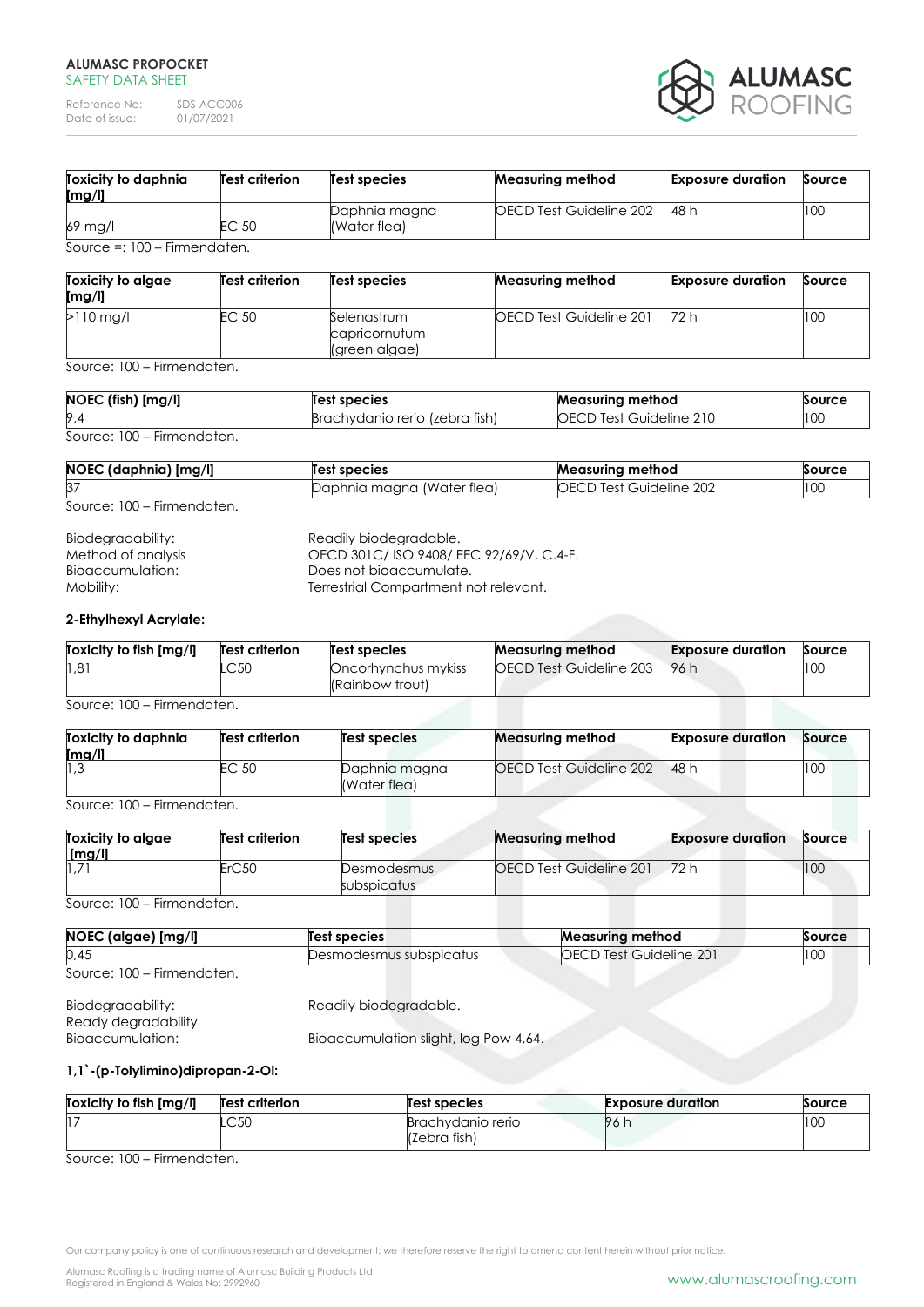Reference No: SDS-ACC006<br>Date of issue: 01/07/2021 Date of issue:



| Toxicity to daphnia<br>[mg/l] | <b>Test criterion</b> | Test species                  | <b>Exposure duration</b> | Source |
|-------------------------------|-----------------------|-------------------------------|--------------------------|--------|
| 28,8                          | EC 50                 | Daphnia magna<br>(Water flea) | 18 h                     | 100    |
| $0.100$ $0.100$ $0.100$       |                       |                               |                          |        |

Source: 100 – Firmendaten.

| Toxicity to algae<br>[mg/l] | <b>Test criterion</b> | Test species               | <b>Exposure duration</b> | Source |
|-----------------------------|-----------------------|----------------------------|--------------------------|--------|
| 245                         | EC 50                 | Desmodesmus<br>subspicatus | 27                       | 100    |

Source: 100 – Firmendaten.

Bioaccumulation: No data available.

Biodegradability: Poorly biodegradable.

## **12.2 Persistence and degradability**

No information available.

## **12.3 Bioaccumulation potential**

No information available.

## **12.4 Mobility in soil**

No information available.

## **12.5 Results of PBT and vPvB assessment**

This preparation contains no substance considered to be persistent, bioaccumulating nor toxic (PBT).

## **12.6 Other adverse effects**

We have no quantitative data concerning the ecological effects of this product.

| <b>13. DISPOSAL CONSIDERATIONS</b> |                                                                                                                                                                                                                          |
|------------------------------------|--------------------------------------------------------------------------------------------------------------------------------------------------------------------------------------------------------------------------|
| Disposal considerations            | According to the European Waste Catalogue, Waste Codes are not product specific,<br>but application specific. The following Waste Codes are only suggestions:                                                            |
| Waste Code                         | The EWC Nr. only apply for the liquid product.<br>08 01 11 - waste paint and varnish containing organic solvents or other dangerous<br>substances.<br>This EWC Nr. only apply for the hardened product. 170203: plastic. |

### Uncleaned empty packaging:

## **14. TRANSPORT INFORMATION**

|                                 | *Land transport ADR/RID | *Marine transport IMDG | *Air transport ICAO/IATA |
|---------------------------------|-------------------------|------------------------|--------------------------|
| <b>14.1 UN-No</b>               | 1263                    | 1263                   | 1263                     |
| 14.2 Description of the goods   | <b>PAINT</b>            | <b>PAINT</b>           | <b>PAINT</b>             |
| 14.2 UN proper shipping name    |                         | <b>PAINT</b>           | Paint                    |
| 14.3 Transport hazard class(es) |                         |                        |                          |
| 14.4 Packaging group            |                         | Ш                      |                          |
| Labels                          |                         |                        |                          |
|                                 |                         |                        |                          |
| Risk No.                        | 30                      |                        |                          |

Our company policy is one of continuous research and development; we therefore reserve the right to amend content herein without prior notice.

Alumasc Roofing is a trading name of Alumasc Building Products Ltd